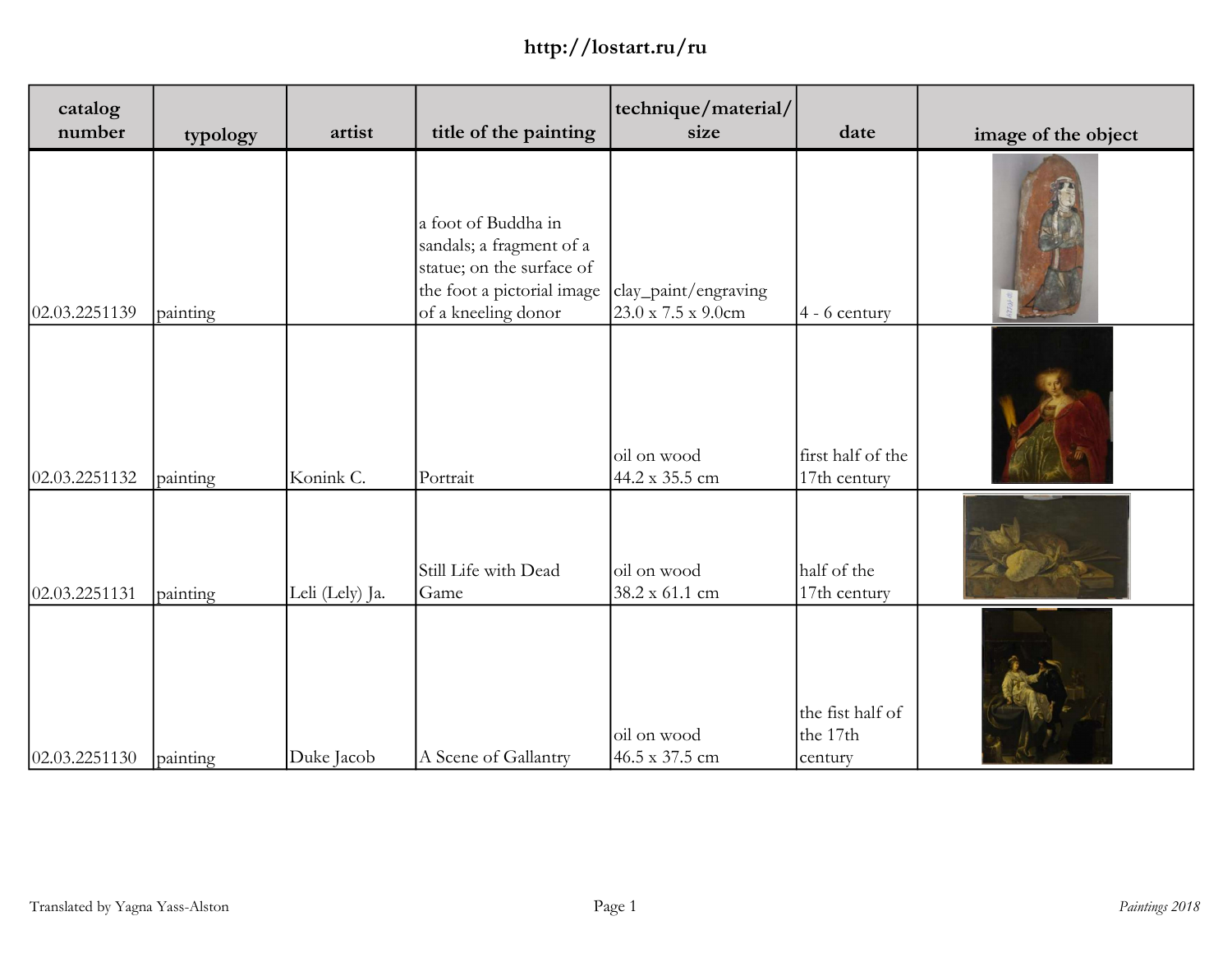| catalog<br>number | typology | artist                                  | title of the painting          | technique/material/<br>size        | date                                    | image of the object |
|-------------------|----------|-----------------------------------------|--------------------------------|------------------------------------|-----------------------------------------|---------------------|
| 02.03.2251129     | painting | Dou G.                                  | Saint Jerome                   | oil on wood<br>42 x 34.5 cm        | 17th century                            |                     |
| 02.03.2251128     | painting | Brein B. or an<br>unknown painter Woman | Portrait of a Pious            | oil on wood<br>$50.5 \times 36$ cm | the fist half of<br>the 16th<br>century |                     |
| 02.03.2251127     | painting |                                         | unknown painter Music Assembly | oil on wood<br>41 x 53.5 cm        | 17th century                            |                     |
| 02.03.2251126     | painting | Dou G.                                  | Old Drunker                    | oil on wood<br>27.8 x 23 cm        | 17th century                            |                     |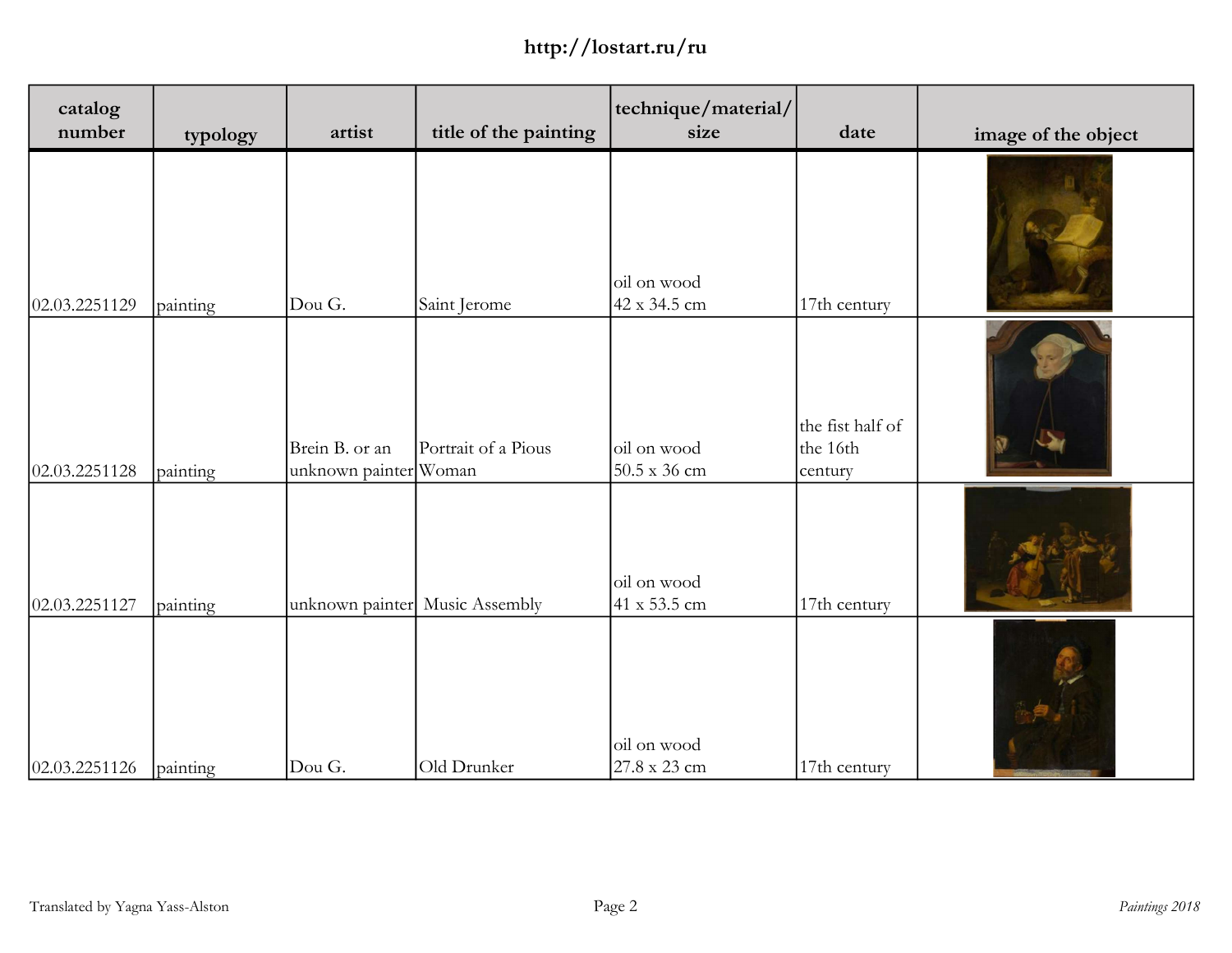| catalog<br>number | typology | artist                       | title of the painting                                                        | technique/material/<br>size   | date                                     | image of the object |
|-------------------|----------|------------------------------|------------------------------------------------------------------------------|-------------------------------|------------------------------------------|---------------------|
| 02.03.2251125     | painting | Dyck F.                      | Venus with Cupid                                                             | oil on wood<br>38.5 x 31.5 cm | the first half of<br>the 18th<br>century |                     |
| 02.03.2251124     | painting | Keiser T.                    | Double Portrait<br>(A Man with a Boy)                                        | oil on wood<br>63.7 x 56.2 cm | the first half of<br>the 17th<br>century |                     |
| 02.03.2251123     | painting |                              | unknown painter Landscape with a River                                       | oil on wood<br>36 x 42 cm     | the first half of<br>the 19th<br>century |                     |
| 02.03.2251122     | painting | unknown painter of a diptych | Genealogical Tree from<br>Jesse to Mary and Jesus<br>(part from 1411) a fold | oil on wood<br>146.5 x 58 cm  | the first half of<br>16th century        |                     |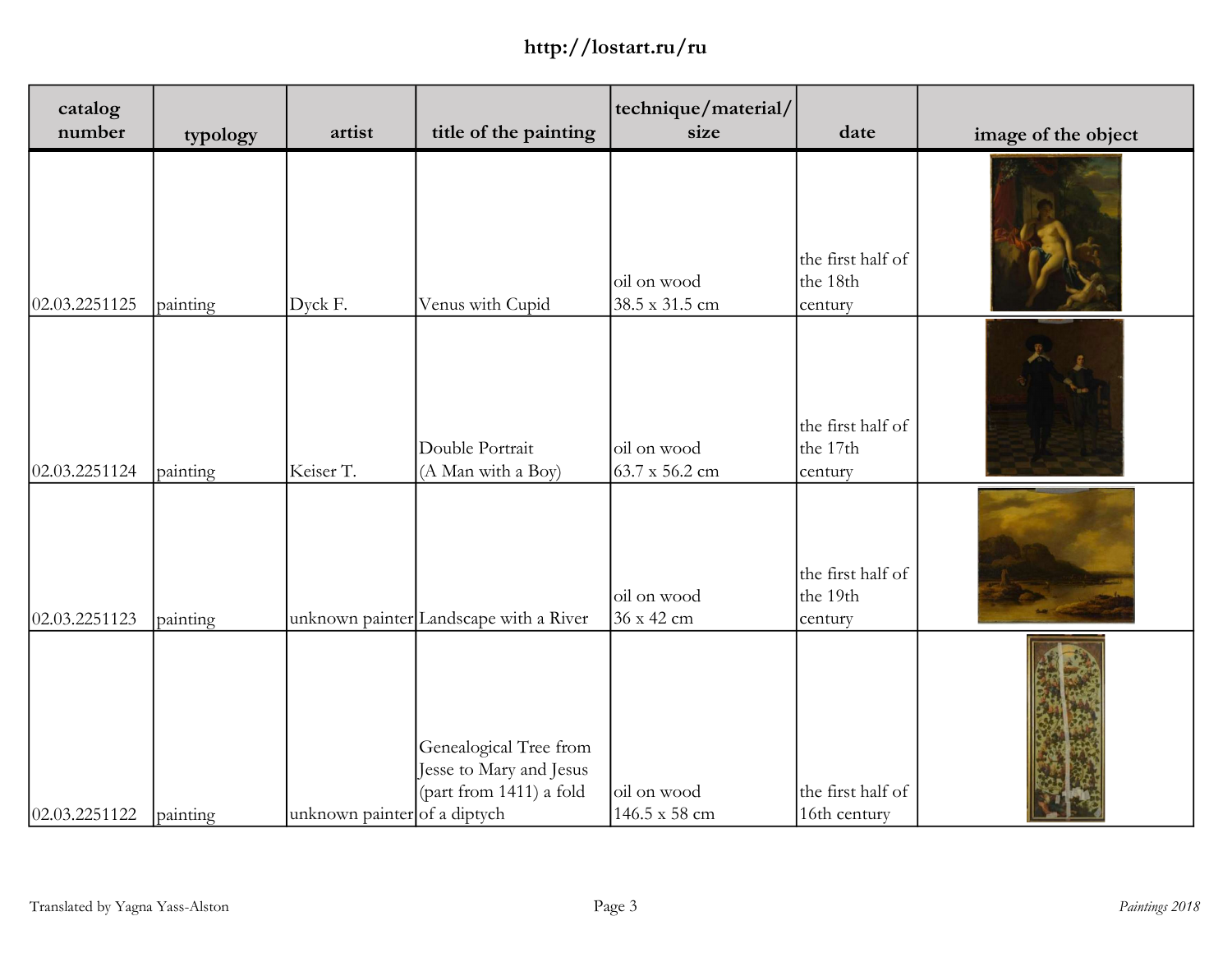| catalog<br>number | typology | artist                       | title of the painting                                                                                                                | technique/material/<br>size      | date                                      | image of the object |
|-------------------|----------|------------------------------|--------------------------------------------------------------------------------------------------------------------------------------|----------------------------------|-------------------------------------------|---------------------|
| 02.03.2251121     | painting | Master Jan                   | Portrait of Duke Johann<br>of Saxony                                                                                                 | oil on wood<br>$61 \times 50$ cm | 16th century                              |                     |
| 02.03.2251120     | painting | unknown painter Battle Scene |                                                                                                                                      | oil on wood<br>43.7 x 66.1 cm    | 16th century                              |                     |
| 02.03.2251119     | painting | L.G.<br>Backheizen           | Maritime Scene                                                                                                                       | oil on wood<br>36.5 x 51 cm      | the second half<br>of the 17th<br>century |                     |
| 02.03.2551118     | painting | Adam Elsheimer the Baptist   | The Preaching of John                                                                                                                | oil on wood<br>35.5 x 74.5 cm    | beginning of<br>17th century              |                     |
| 02.03.2551117     | painting |                              | Genealogical Tree of<br>Humankind from Adam<br>and Eva to King<br>Salomon (part from<br>unknown painter $(1411)$ a fold of a diptych | oil on wood<br>146.5 x 58 cm     | the first half of<br>the 16th<br>century  |                     |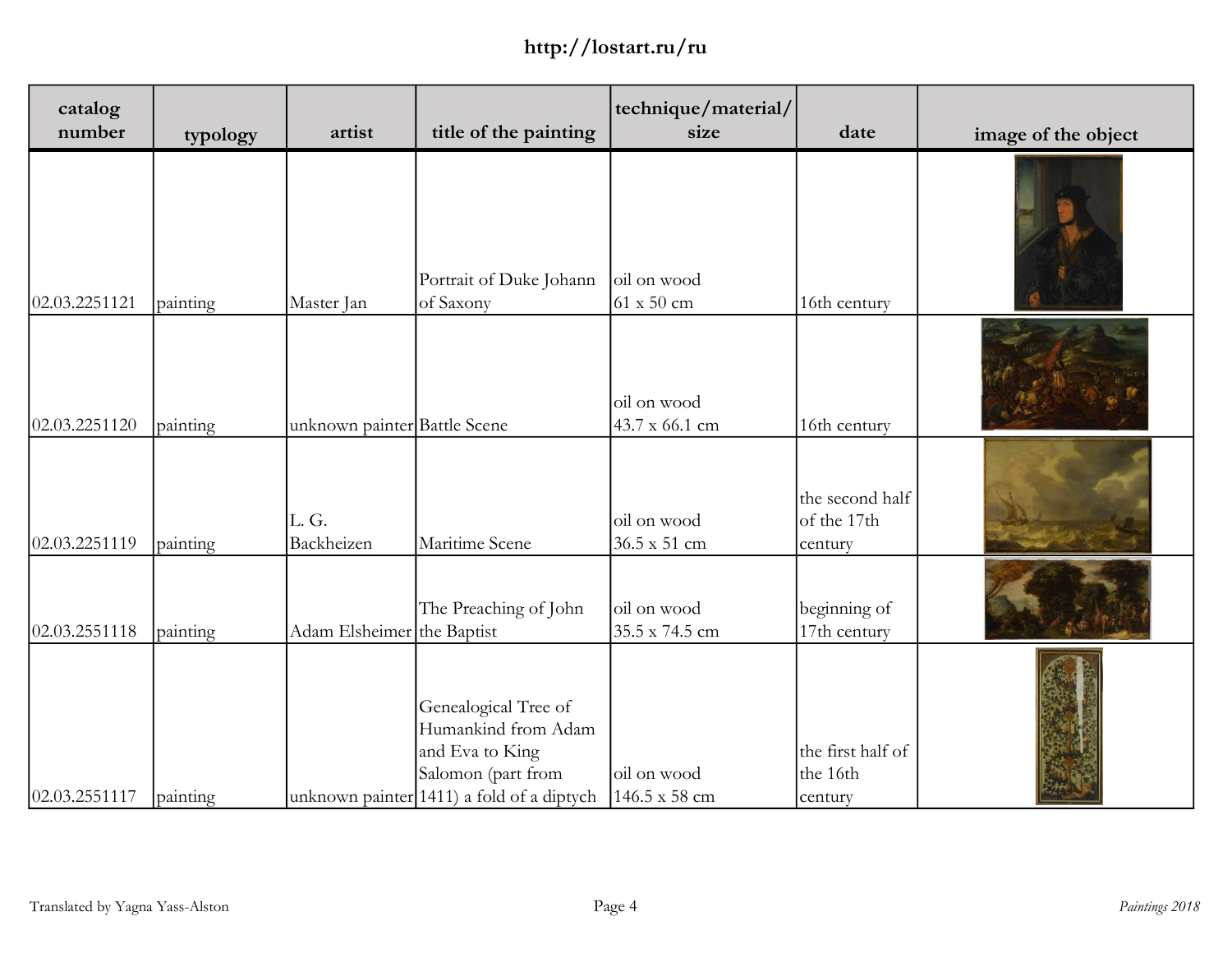| catalog<br>number | typology | artist                       | title of the painting                                                                                                                                       | technique/material/<br>size     | date                              | image of the object |
|-------------------|----------|------------------------------|-------------------------------------------------------------------------------------------------------------------------------------------------------------|---------------------------------|-----------------------------------|---------------------|
| 02.03.225116      | painting | Wouwerman,<br>Ph. P.         | On the Sea Shore                                                                                                                                            | oil on wood<br>34.8 x 43.5 cm   | 17th century                      |                     |
| 02.03.225115      | painting | unknown painter Battle Scene |                                                                                                                                                             | oil on wood<br>43.7 x 66.1 cm   | 16th century                      |                     |
| 02.03.2251114     | painting | Venne, A.P.                  | Allegory                                                                                                                                                    | oil on wood<br>56.5 x 44 cm     | the first half of<br>17th century |                     |
| 02.03.2251113     | painting | Vigée-Le Brun,               | Portrait of Grand<br>Duchess Anna<br>Fedorowna (wife of<br>Grand Duke Konstantin<br>Pavlovich) born Juliane<br>Henriette Ulrike of Saxe-<br>Coburg-Saalfeld | oil on canvas<br>83.5 x 70.5 cm | the first half of<br>19th century |                     |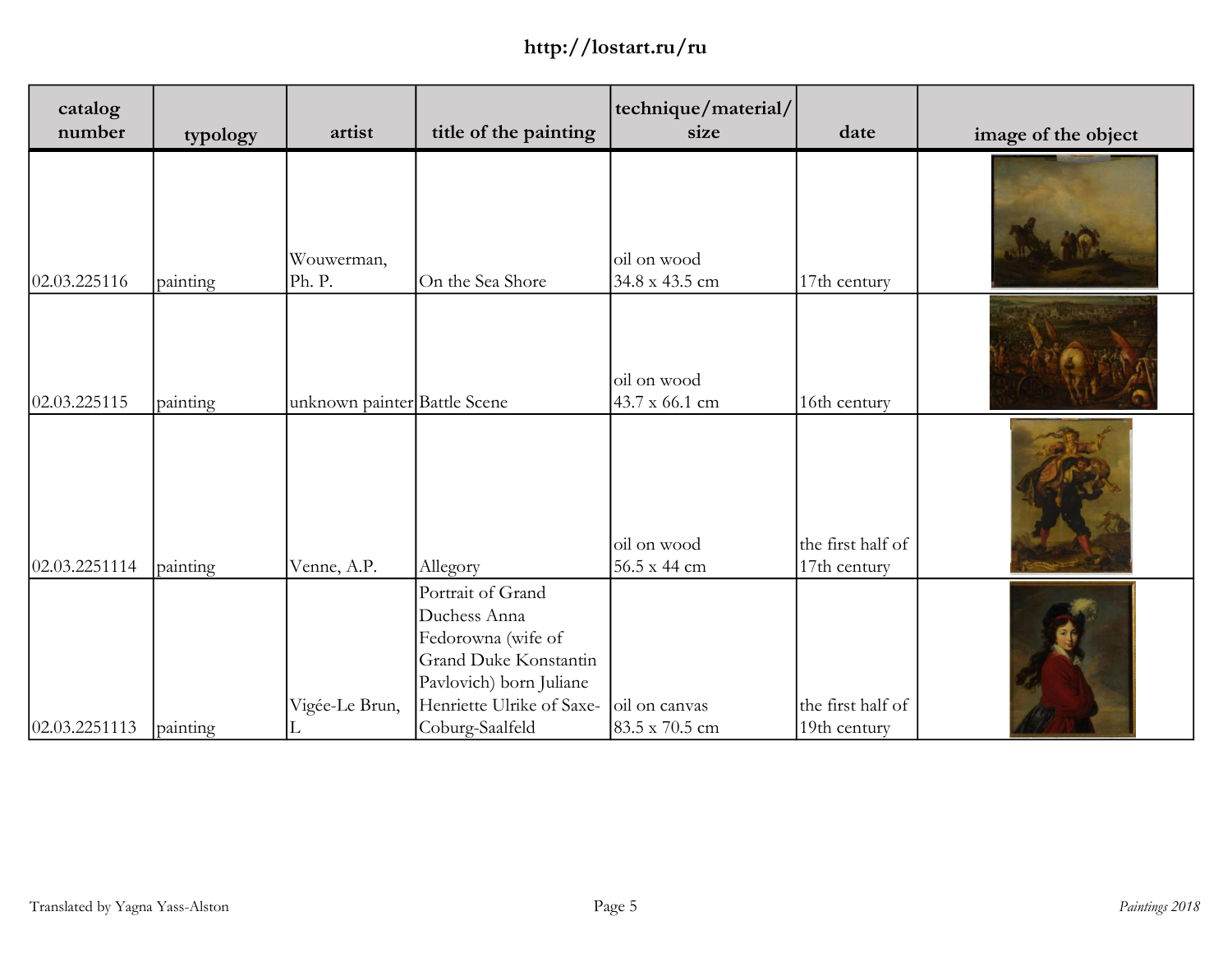| catalog<br>number | typology | artist                   | title of the painting               | technique/material/<br>size                                     | date                                      | image of the object |
|-------------------|----------|--------------------------|-------------------------------------|-----------------------------------------------------------------|-------------------------------------------|---------------------|
| 02.03.2251112     | painting | Mieris, W.               | Playing kids (pair with<br>no. 958) | oil on wood<br>39.5 x 31.5 cm                                   | 1726                                      |                     |
| 02.03.2251111     | painting | Mieris, W.               | Playing kids                        | oil on wood<br>$40 \times 32$ cm                                | 1726                                      |                     |
| 02.03.225111      | painting | Miech, J.                | Waterfall                           | oil on canvas<br>95.5 x 68 cm                                   | the second half<br>of the 18th<br>century | NA                  |
| 02.03.2251109     | painting | Möller, A.<br>Meller, A. | Last Judgment                       | ink on paper<br>75 x 57.5 cm<br>rectangle with<br>in the mirror | the end of<br>16th century                |                     |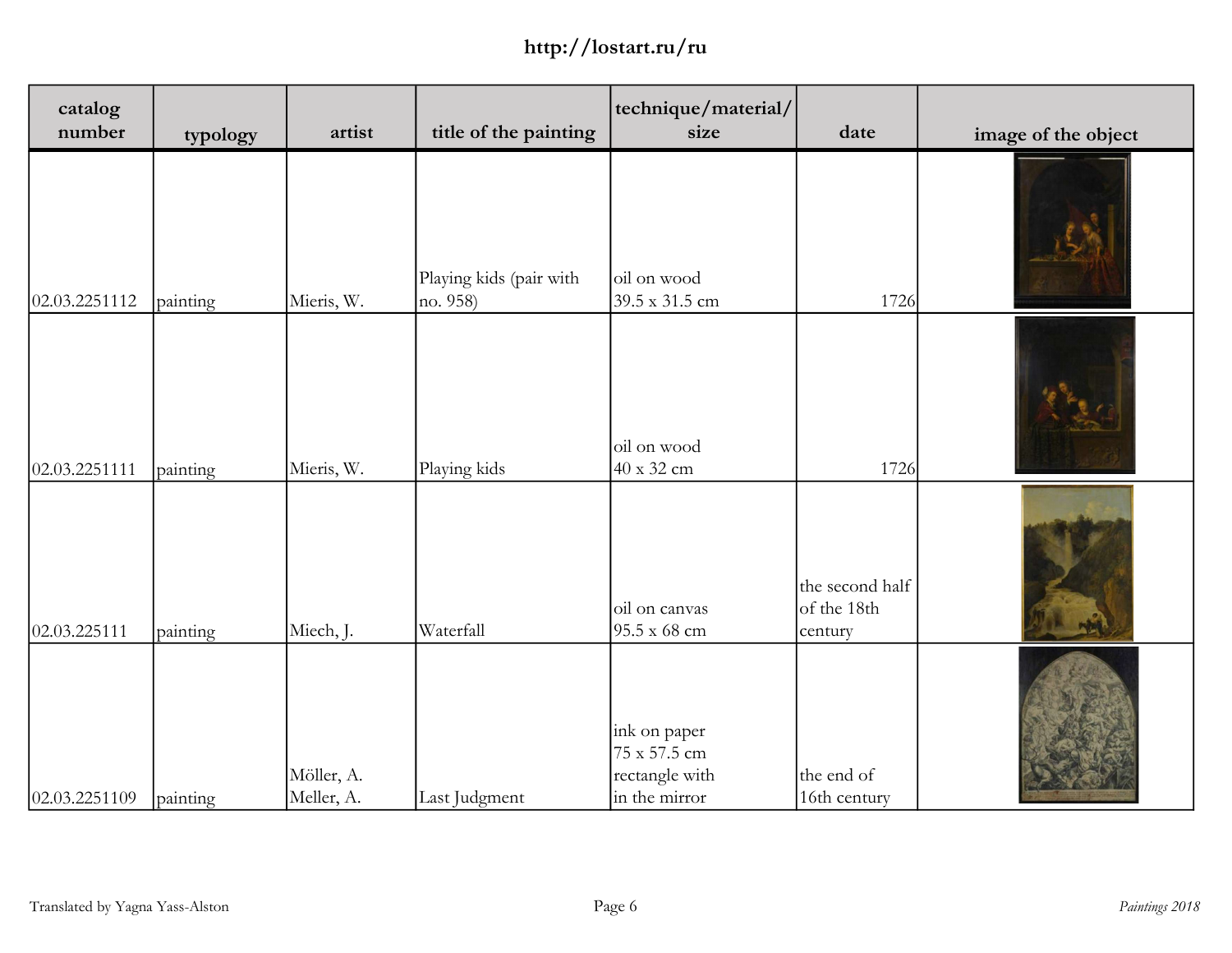| catalog<br>number | typology | artist          | title of the painting  | technique/material/<br>size      | date                                     | image of the object |
|-------------------|----------|-----------------|------------------------|----------------------------------|------------------------------------------|---------------------|
| 02.03.2251108     | painting | Terbrugghen, H. | Italian Shepherd Boy   | oil on canvas<br>83.5 x 68 cm    | 1627                                     |                     |
| 02.03.2251107     | painting | Savery, R.      | Landscape with Hunters | oil on wood<br>$45 \times 59$ cm | the beginning<br>of 17th century         |                     |
| 02.03.2251106     | painting | Palamdesz, A.   | In a Guardhouse        | oil on wood<br>57.7 x 76 cm      | the first half of<br>the 17th<br>century |                     |
| 02.03.2251105     | painting | Meyerheim, W.   | An Amazon              | oil on canvas<br>57.5 x 48.5 cm  | mid-19th<br>century                      |                     |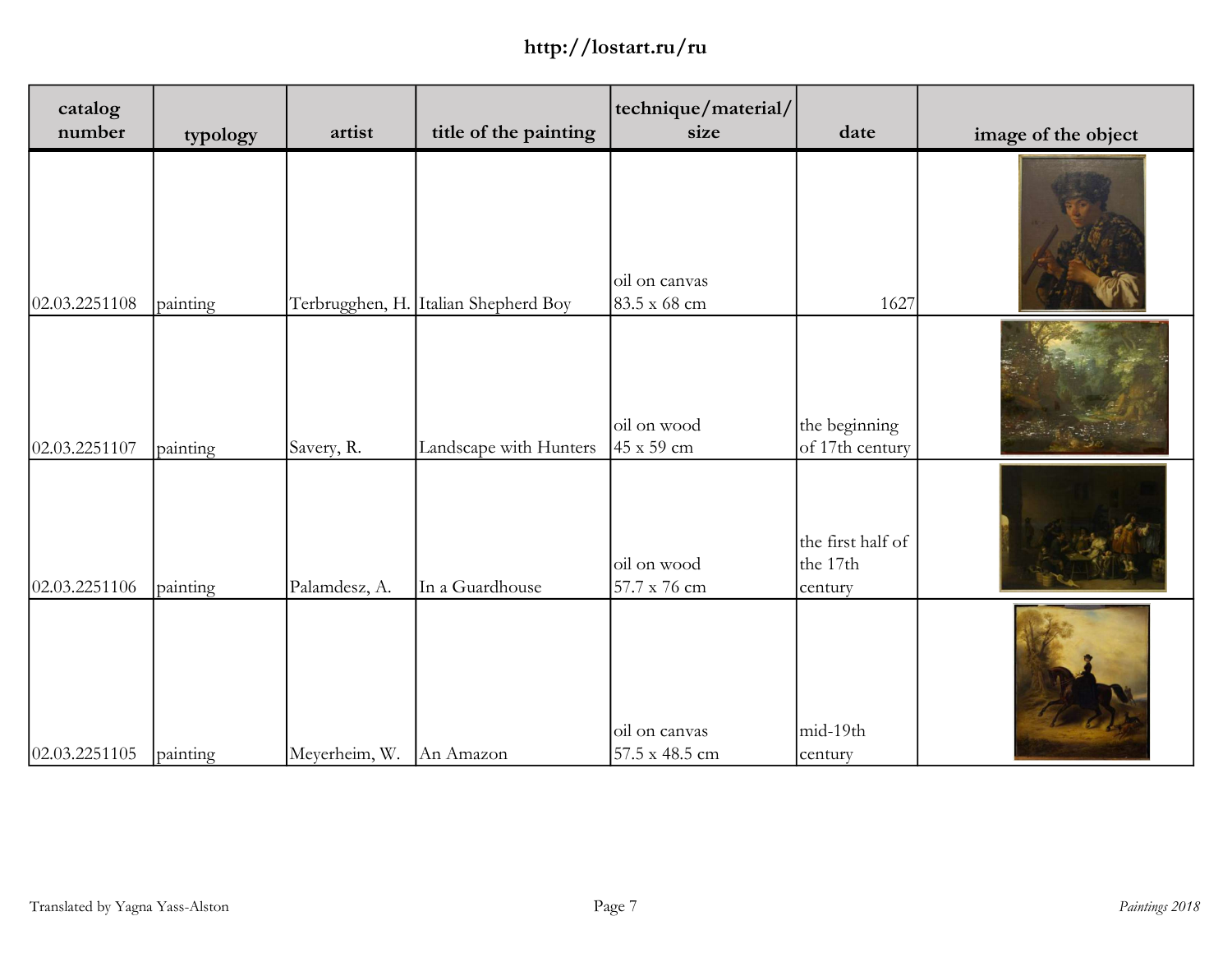| catalog<br>number | typology | artist                                       | title of the painting                 | technique/material/<br>size     | date                                      | image of the object |
|-------------------|----------|----------------------------------------------|---------------------------------------|---------------------------------|-------------------------------------------|---------------------|
| 02.03.2251104     | painting | Quarton (?)                                  | Venus with Cupid                      | oil on canvas<br>74 x 61.4 cm   | the first half of<br>the 17th<br>century  |                     |
| 02.03.2251103     | painting | Meulen, A.<br>(Adam Frans<br>van der Meulen) | Crossing of Troops                    | oil on canvas<br>80 x 108.5 cm  | the second half<br>of the 17th<br>century |                     |
| 02.03.2251102     | painting |                                              | Still Life with Oranges<br>and Lemons | oil on canvas<br>38.7 x 31.4 cm | 17th century?                             |                     |
| 02.03.2251101     | painting | Hirst                                        | Apostle Paul                          | oil on canvas<br>87 x 64.2 cm   | 1836                                      |                     |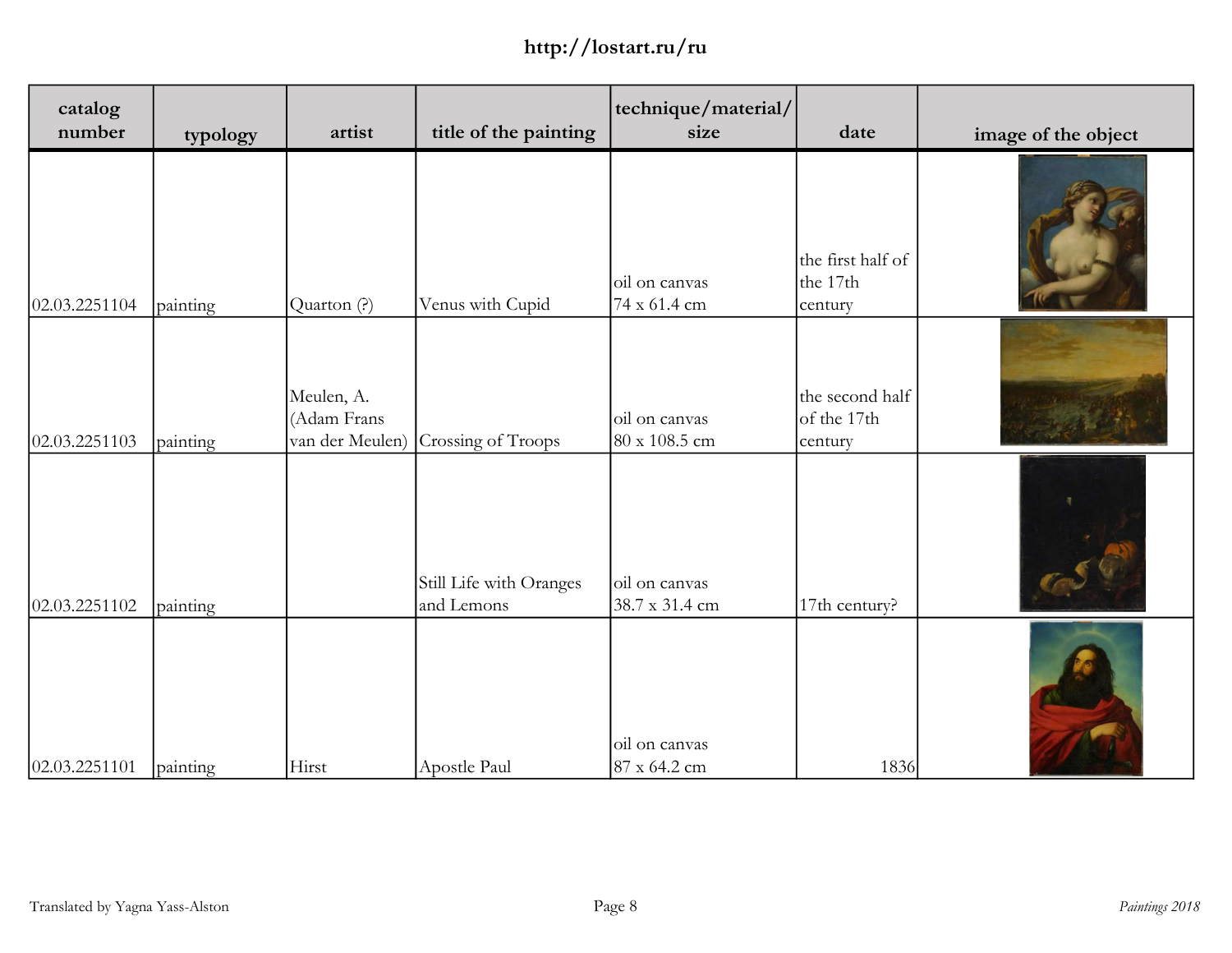| catalog<br>number | typology | artist                                       | title of the painting                                    | technique/material/<br>size         | date                                     | image of the object |
|-------------------|----------|----------------------------------------------|----------------------------------------------------------|-------------------------------------|------------------------------------------|---------------------|
| 02.03.2251100     | painting |                                              | Lamentation of Christ<br>unknown painter with Two Angels | oil on wood<br>53.7 x 96.5 x 1.4 cm | the first half of<br>the 16th<br>century |                     |
| 02.03.2251099     | painting | unknown painter Florence                     | Loggia dei Lanzi in                                      | oli on canvas<br>74 x 82 cm         | mid-19th<br>century                      |                     |
| 02.03.2251098     | painting |                                              | The Coronation of<br>unknown painter Alexander the 1st   | oli on canvas<br>137.6 x 178 cm     | 19th century                             |                     |
| 02.03.2251097     | painting | (August<br>Wilhelm<br>Ferdinand<br>Schirmer) | An Italian Harbor                                        | oil on canvas<br>45 x 88 cm         | the first half of<br>the 19th<br>century |                     |
| 02.03.2251096     | painting | Poussin, N.                                  | A Classicistic Landscape                                 | oil on canvas<br>80.5 x 101 cm      | 17th century                             |                     |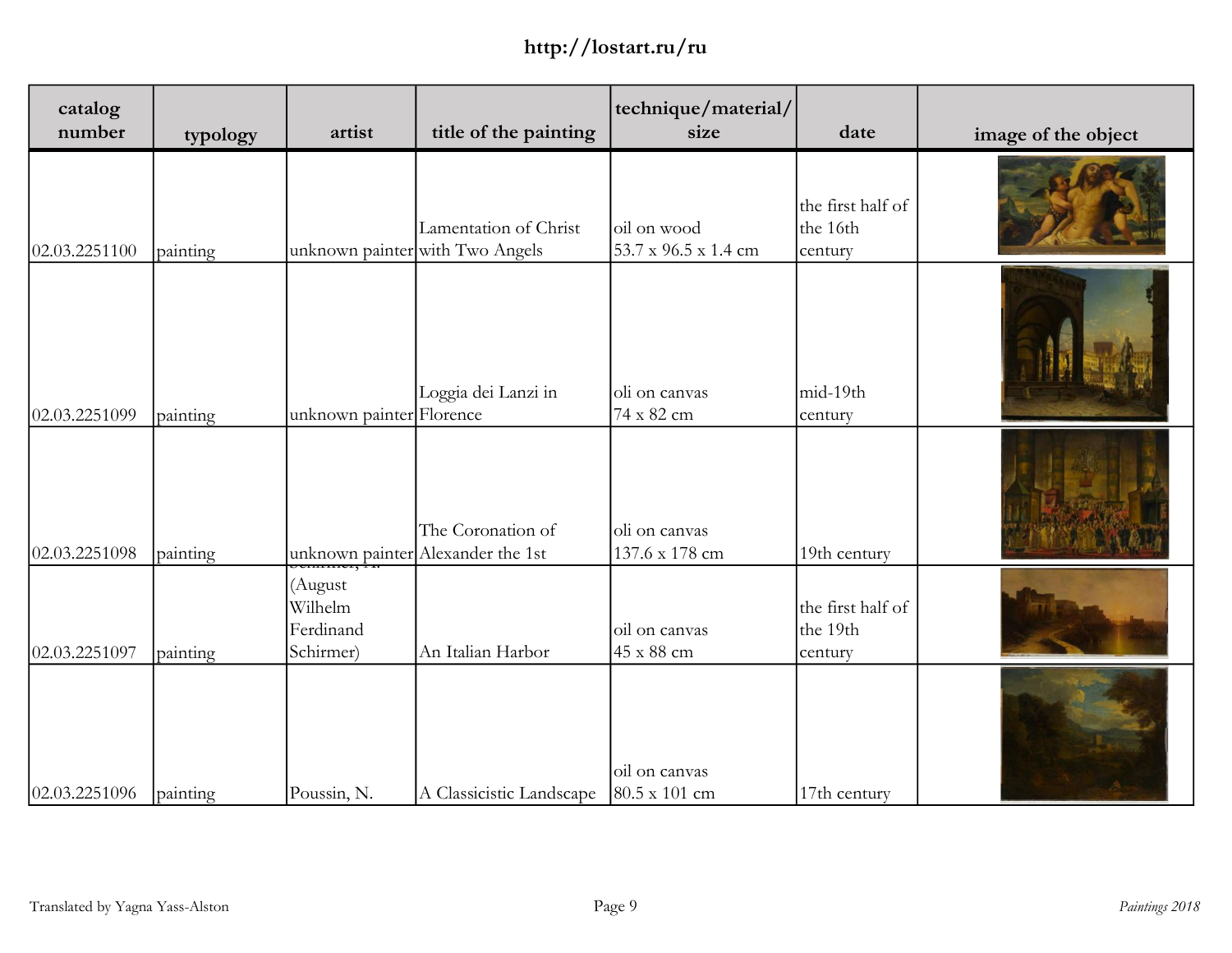| catalog<br>number | typology | artist                                              | title of the painting                  | technique/material/<br>size      | date                                     | image of the object |
|-------------------|----------|-----------------------------------------------------|----------------------------------------|----------------------------------|------------------------------------------|---------------------|
| 02.03.2251095     | painting | Wegener, G.                                         | An Italian Landscape                   | oil on canvas<br>58.8 x 85.8 cm  | mid-19th<br>century                      |                     |
| 02.03.2251094     | painting |                                                     | unknown painter Portrait of a Nobleman | oil on canvas<br>102.7 x 81.5 cm | the end of the<br>17th century           |                     |
| 02.03.2251093     | painting | Bellermann, F.<br>(Bellermann<br>Ferdinand)         | View of Sierra Nevada                  | oil on canvas<br>60.5 x 81.5 cm  | the first half of<br>the 19th<br>century |                     |
| 02.03.2251092     | painting | Pole, G.                                            | Rhine View                             | oil on canvas<br>38 x 63.5 cm    | 19th century                             |                     |
| 02.03.2251091     | painting | Droochsloot, J.<br>(Joost Cornelisz<br>Droochsloot) | Carnival                               | oil on canvas<br>98 x 142 cm     | the first half of<br>the 17th<br>century |                     |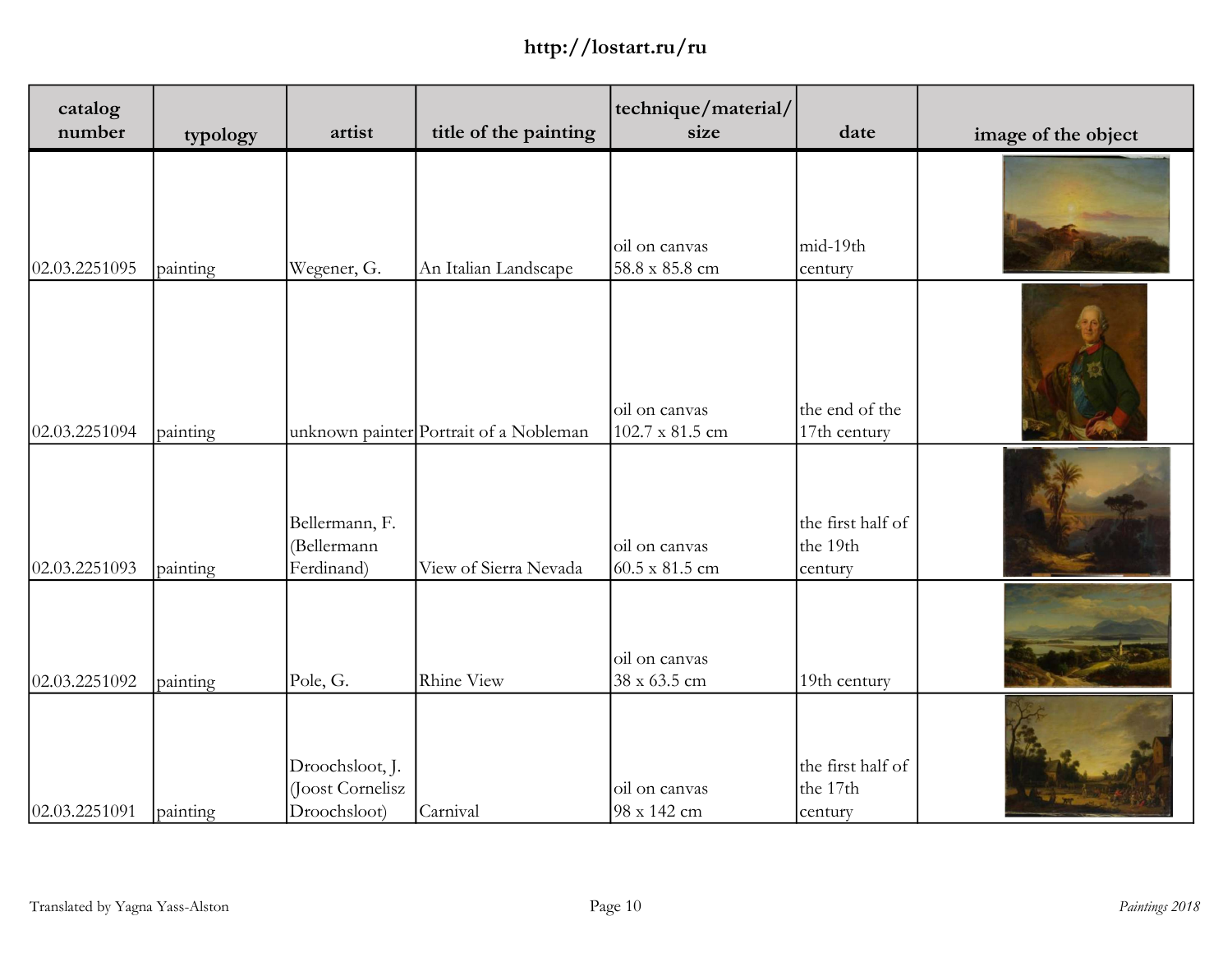| catalog<br>number | typology | artist                           | title of the painting             | technique/material/<br>size    | date         | image of the object |
|-------------------|----------|----------------------------------|-----------------------------------|--------------------------------|--------------|---------------------|
| 02.03.2551090     | painting | unknown painter Historical Scene |                                   | oil on canvas<br>44 x 81.3 cm  | 16th century |                     |
| 02.03.2251089     | painting | unknown<br>painter (?)           | Homer                             | oil on canvas<br>120.7 x 97 cm | 17th century |                     |
| 02.03.2251088     | painting | Söhn or Sohn I.                  | Still life                        | oil on canvas<br>72 x 56 cm    |              |                     |
| 02.03.2251087     | painting | Lievens, Jan                     | An Old Man with a Book 79 x 64 cm | oil on canvas                  |              |                     |